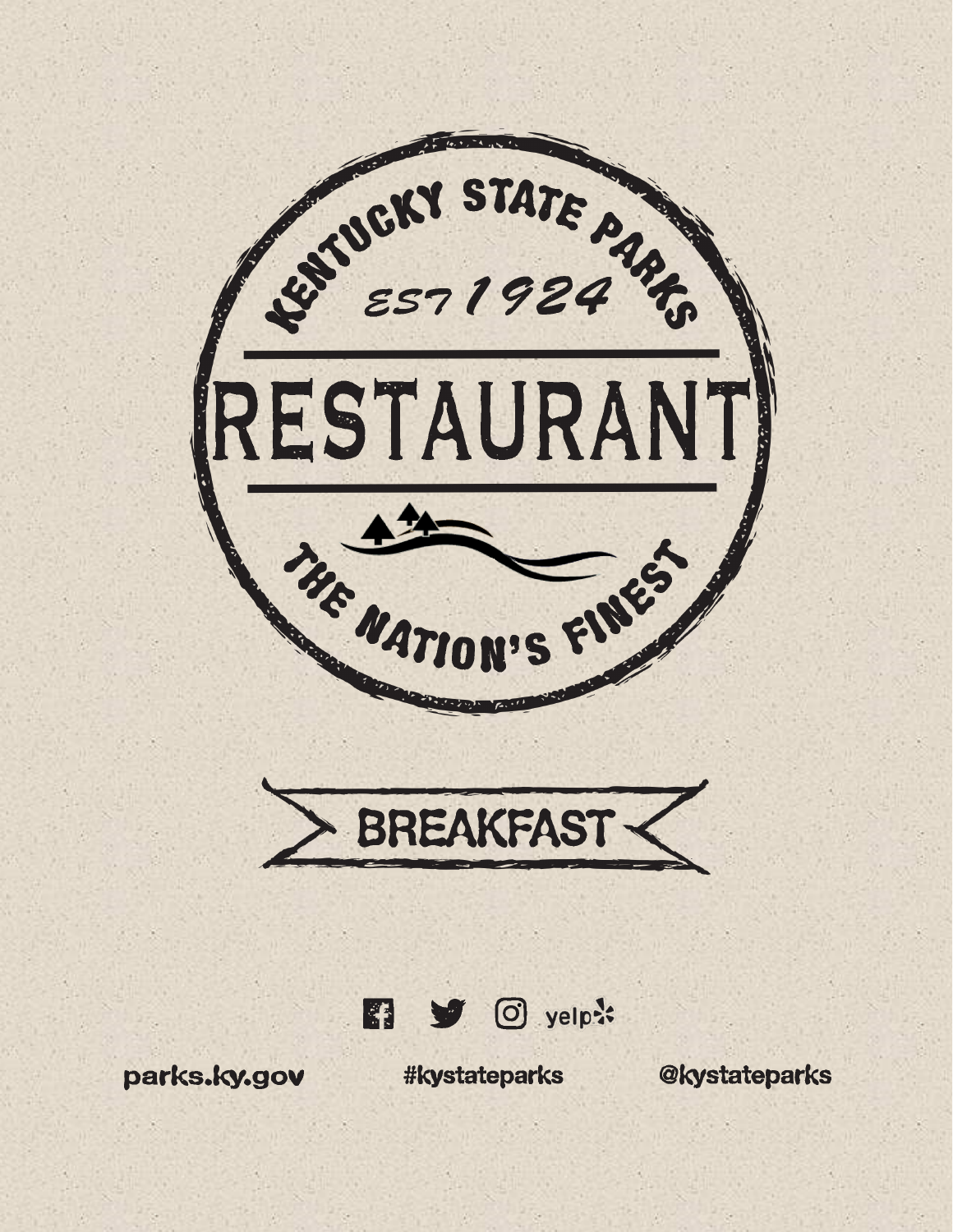$-$  Healthy Start  $-$ 

# **Oatmeal**

Served with toast, brown sugar, 2% milk and a choice of banana, raisins or pecans...5

## **Fruit Cup**

Filled with the season's freshest fruits...4

#### **Mom's Favorite**

Cereal and 2% milk. Ask your server for today's selections. Served with toast and a choice of bananas, blueberries or strawberries (seasonal)...5

—Breakfast Sandwiches —

## **The BLT**

The classic on whole wheat or white toast...5

## **Breakfast Biscuit**

Your choice of bacon, Purnell's Sausage or Penn's Country Ham on a freshly baked biscuit...3

#### **First Cast**

A toasted English Muffin with egg, cheese and your choice of bacon or Purnell's Sausage...4

## **Breakfast Burrito**

The perfect meal to go. A flour tortilla surrounds scrambled eggs, peppers, ham, onions and melted cheese...5

—Breakfast Sides —

Grilled English Muffin...2 Freshly Baked Biscuits or Toast...2 Bagel with Cream Cheese...2 Breakfast Potatoes...2 Southern-Style Grits...2 Fried Apples...2 One Pancake...2 Bacon (3)...2.50

Purnell's Sausage Patties (2)...2.50 Sugar Cured Ham...3.50 Penn's Country Ham...4 One egg...2 Two eggs...3

—Beverages —

Freshly Brewed Coffee...2.50 Iced Tea...2.50 Orange Juice….2.50 Apple Juice...2.50 Tomato Juice...2.50 2% Milk...2.50 Chocolate Milk...2.50 Free refills on coffee, fountain drinks and iced tea

Kentucky

We proudly serve the following Kentucky Proud Products: Penn's Country Ham, Purnell's Sausage and local Kentucky Proud milk products.

*Consuming raw or undercooked meats, poultry, seafood, shellfish, or eggs may increase your risk of foodborne illness, especially if you have certain medical conditions.*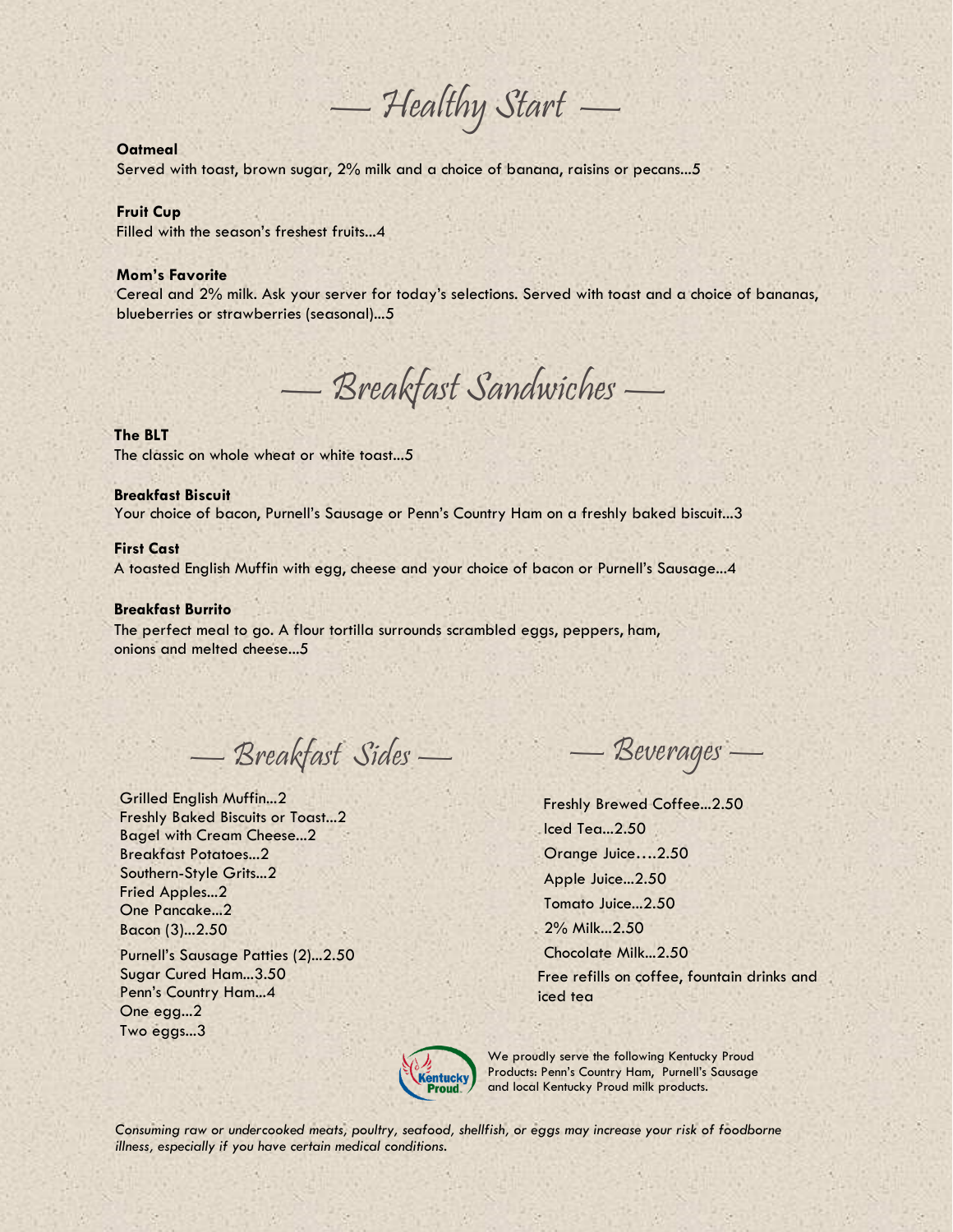—Park Favorites —

## **Bluegrass Platter**

We'll bring you two eggs any way you like them. Served with breakfast potatoes and your choice of Purnell's Sausage Patties, bacon or sugar cured ham and biscuits or toast...8

### **Kentucky Eggs Benedict**

A Bluegrass spin on a breakfast tradition. A freshly baked biscuit topped with thinly sliced Penn's Country Ham, a fried egg and creamy milk gravy. Served with breakfast potatoes...9

## **Triple Crown**

Buttermilk pancakes with maple syrup, two eggs, bacon and Purnell's Sausage Patties...8

# **Commonwealth Country Ham Platter**

Penn's Country Ham with a side of red-eye gravy, two eggs, breakfast potatoes and fried apples. Your choice of freshly baked biscuits or toast...9

## **Biscuits & Gravy**

A Kentucky favorite. Freshly baked biscuits smothered with creamy milk gravy...4

—Omelets —

All omelets served with breakfast potatoes and biscuits or toast.

# **The Works**

Ham, bacon, sausage, mushrooms, onions, tomatoes, diced peppers and cheese...8.50

## **Vegetable**

Onions, mushrooms, tomatoes, peppers and cheese...7.50

#### **Meat Lovers**

Bacon, ham, and sausage with cheese...8.50

#### **Cheese**

Perfect for the cheese lover...7

#### **Country Ham and Cheddar**

Tender Penn's Country Ham and mild cheddar cheese…9

—Sweeter Side —

# **Pancakes**

A stack of three pancakes served with plenty of whipped butter and maple syrup. Plain...5 Blueberry...6 Pecan...6

# **French Toast**

Cinnamon swirled Texas toast dipped in egg batter and topped with sugar. Served with maple syrup and whipped butter...6